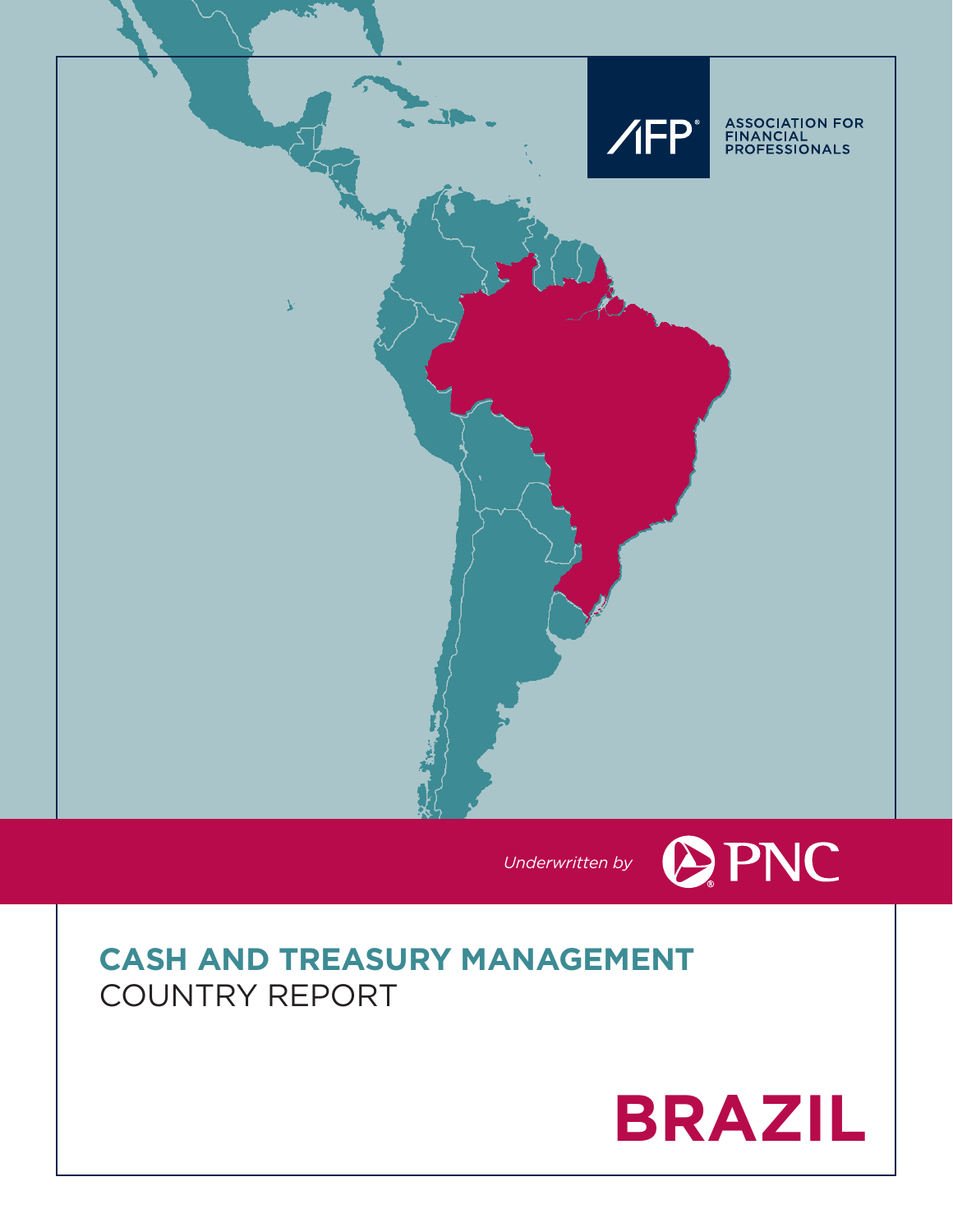## **Executive Summary**

## **Banking**

The Banco Central do Brasil (BCB) is responsible for monetary policy and is also Brazil's main banking regulator. In addition, the BCB is charged with ensuring the stability of the country's payments and settlement infrastructure.

The central bank compiles external cash flow statistics using data from banks authorized to undertake foreign currency transactions, as well as information solicited from enterprises, financial institutions and government agencies on transactions between resident and non-resident transactions.

Residents and non-resident entities may hold accounts denominated in Brazilian real (BRL) but only certain categories of legal or natural persons may hold accounts denominated in foreign currency domestically.

Brazil's banking sector has undergone an extended period of privatization and consolidation since the start of the decade, partly in response to a series of crises. Brazil has 131 universal banks, 20 commercial banks (including branches of foreign banks), 12 investment banks, four development banks, and one savings bank. There are also 992 credit cooperatives.

## **Payments**

Brazil operates three clearing systems for BRL-denominated payments. As well as the central bank's real-time gross settlement system, the Interbank Payments Clearing House has separate clearing systems for low- and high-value credit transfers. A check clearing system is operated by Banco do Brasil.

Cash is widely used for retail transactions and checks remain one of most common non-cash payment instruments. Payment cards account for a larger proportion of retail payments, while credit transfers are the dominant instrument by volume.

## **Liquidity Management**

Brazil offers a range of alternatives for bank short- and medium-term funding, as well as most typical short-term investments. Interest cannot be paid on current accounts.

Zero-balancing is permitted in Brazil but use is limited because of tax barriers. Local firms may establish cross-border cash concentration structures in which one multi-currency account acts as a header account, but BRL-denominated accounts or domestic bank accounts may not be included. Non-resident entities may not participate in cross-border sweeping structures based in Brazil. Notional pooling is not permitted.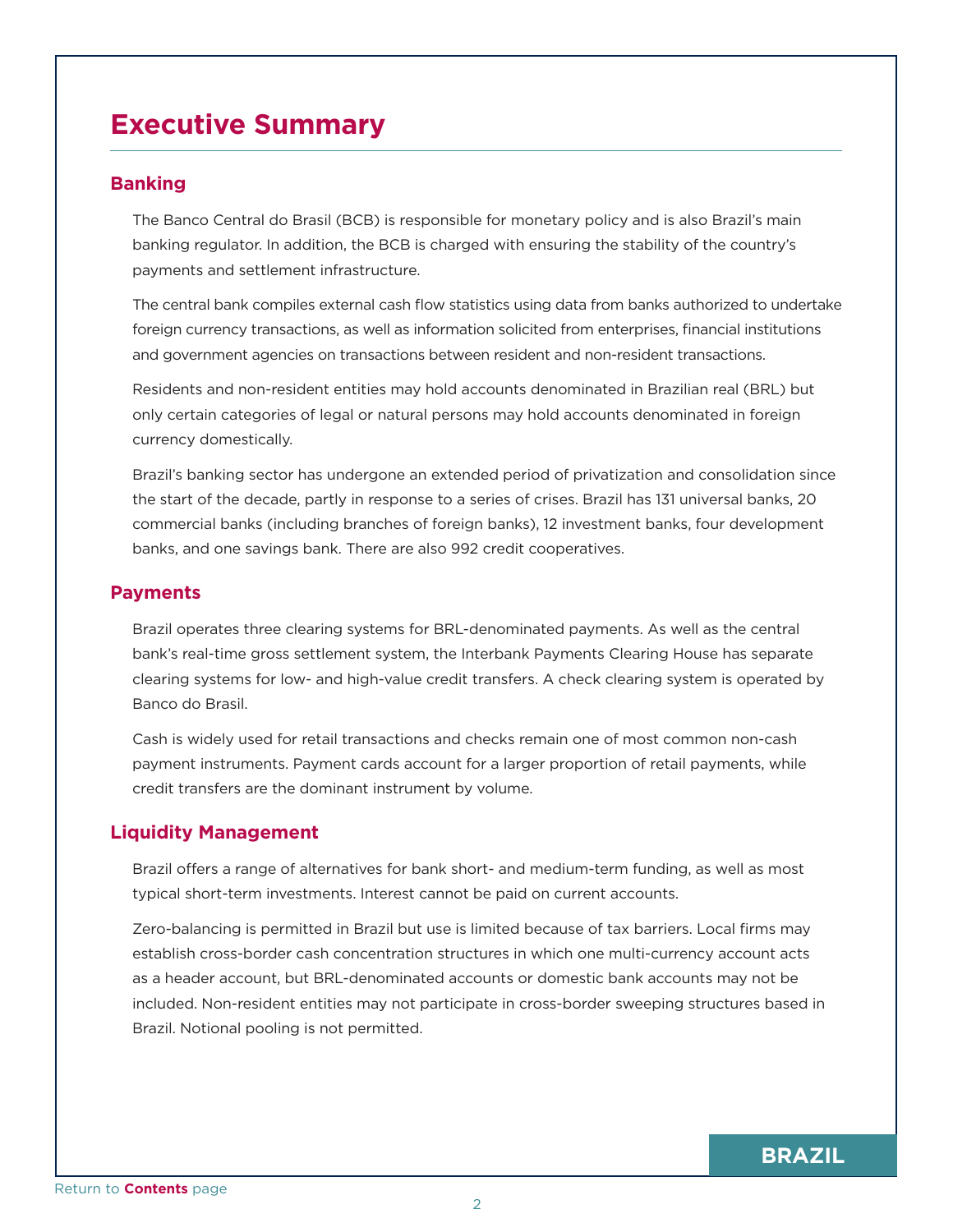## **Trade Finance**

Brazil is a member of the Mercosur (Mercado Común del Sur – Southern Cone Common Market) trade agreement, and applies the relevant customs policies and regulations. Responsibility for foreign trade is shared between the Foreign Trade Chamber (CAMEX), Foreign Trade Secretariat (SECEX), Federal Revenue Secretariat (SRF) and the central bank (BCB). Brazil operates free trade zones in Manaus, Tabatinga, Macapá/Santana, Guajará-Mirim, Pacaraíma, Bonfim, Cruzeiro do Sul and Brasiléia/Epitaciolândia.

#### © January 2019, AFP Country Profiles.

The material provided by PNC Bank, National Association (PNC), the Association for Financial Professionals (AFP) and AFP's contracted information supplier is not intended to be advice on any particular matter. No reader should act on the basis of any matter provided by PNC and AFP and AFP's contracted information supplier and third party suppliers in this document without considering appropriate professional advice. PNC, AFP and AFP's contracted information supplier expressly disclaim all and any liability to any person in respect of anything and of the consequences of anything done or omitted to be done by any such person in reliance upon the contents of this document.

The information provided is frequently subject to change without notice. The data and software are provided "AS IS" without any express or implied warranty of any kind including, without limitation, warranties of non-infringement, merchantability, or fitness for any particular purpose. PNC, AFP, and AFP's contracted information provider do not represent or warrant the information contained in this printed report, on this web site or on referred sites or sites accessible via hypertext links is complete or free from error and expressly disclaim and do not assume any liability to any person for any loss or damage whatsoever caused by errors or omissions in the data or software, whether such errors or omissions result from negligence, accident, quality, performance of the software, or any other cause.

All rights reserved. No part of the material provided by PNC, AFP and AFP's contracted information supplier and third-party suppliers may be reproduced, stored in a retrieval system or transmitted in any form or by any means, electronic, mechanical, photocopying, recording or otherwise, without the prior written permission of AFP and its contracted supplier.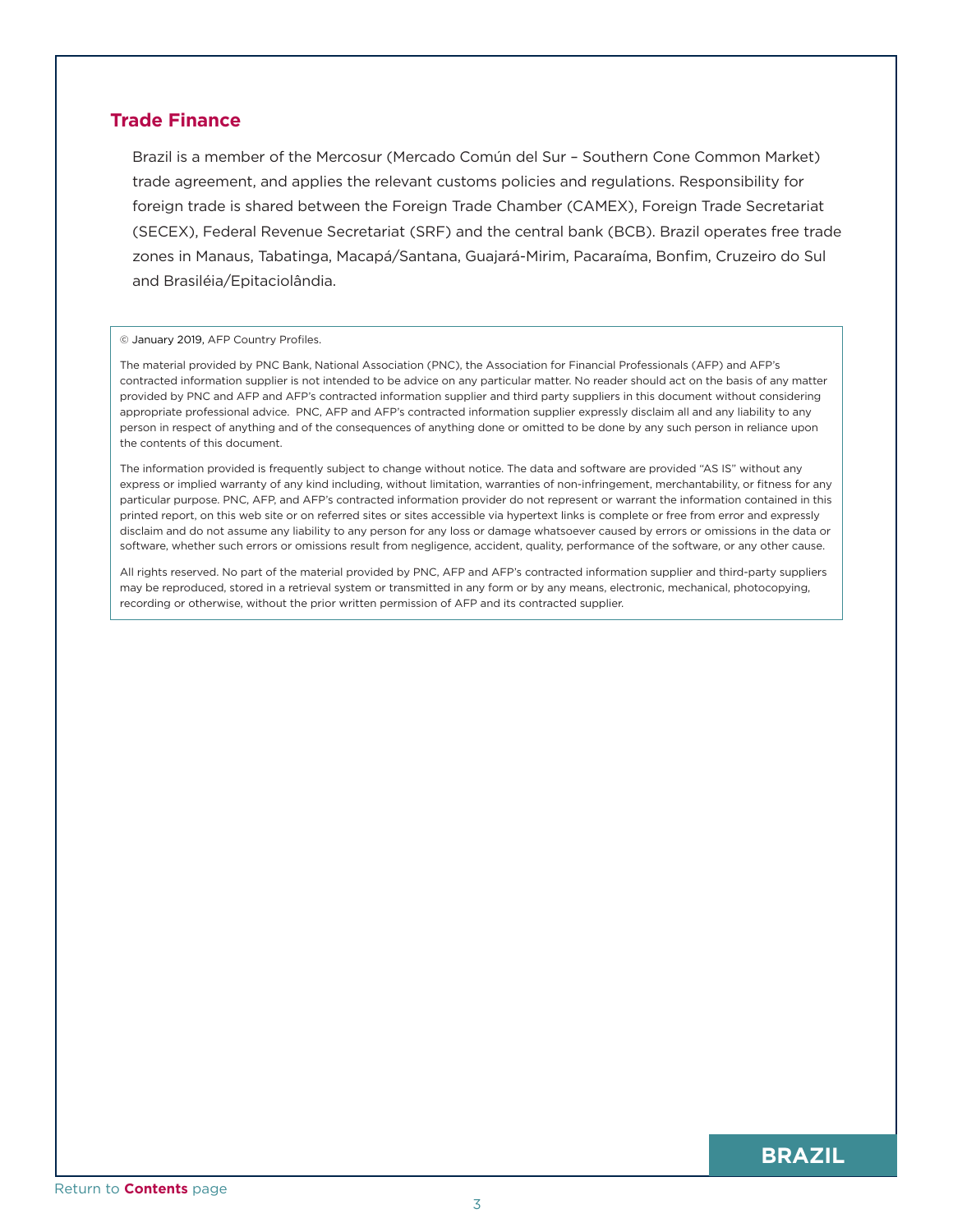## **PNC's International Services**

*PNC can bring together treasury management, foreign exchange, trade finance and credit capabilities to support your international needs in a coordinated and collaborative way.*

#### International Funds Transfers

International Funds Transfers to over 130 countries in USD and foreign currency can be accessed through PINACLE®, PNC's top-rated, online corporate banking portal.

#### Multicurrency Accounts

Set up demand deposit accounts that hold foreign currency instead of U.S. dollars. These accounts offer a simple and integrated way to manage and move money denominated in more than 30 currencies, including offshore Chinese Renminbi. You can easily view deposit and withdrawal details through PINACLE.

#### PNC Bank Canada Branch ("PNC Canada")

PNC Bank, through its full service branch in Canada, can help you succeed in this important market. PNC Canada offers a full suite of products including payables, receivables, lending, and specialized financing to help streamline cross border operations.

## Multibank Services

PNC's Multibank Services provide you with balances and activity for all your accounts held with PNC and other financial institutions around the world. PINACLE's Information Reporting module can give you a quick snapshot of your international cash position, including USD equivalent value, using indicative exchange rates for all your account balances. You can also initiate Multibank Transfer Requests (MT101s), and reduce the time and expense associated with subscribing to a number of balance reporting and transaction systems.

## Establish accounts in foreign countries

Establishing good banking relationships in the countries where you do business can simplify your international transactions. PNC offers two service models to help you open and manage accounts at other banks in countries outside the United States.

PNC Gateway Direct comprises an increasing number of banks located in many European countries and parts of Latin America. PNC's team will serve as a

point of contact for setting up the account helping with any language and time barriers and will continue to serve as an intermediary between you and the bank you select. You can access reporting and make transfers via PINACLE.

PNC's Gateway Referral service can connect you to a correspondent banking network that comprises more than 1,200 relationships in 115 countries.

#### Foreign Exchange Risk Management

PNC's senior foreign exchange consultants can help you develop a risk management strategy to mitigate the risk of exchange rate swings so you can more effectively secure pricing and costs, potentially increasing profits and reducing expenses.

#### Trade Services

PNC's Import, Export, and Standby Letters of Credit can deliver security and convenience, along with the backing of an institution with unique strengths in the international banking arena. PNC also provides Documentary Collections services to both importers and exporters, helping to reduce payment risk and control the exchange of shipping documents. We assign an experienced international trade expert to each account, so you always know your contact at PNC and receive best-in-class service. And PNC delivers it all to your computer through advanced technology, resulting in fast and efficient transaction initiation and tracking.

#### Trade Finance

For more than 30 years, PNC has worked with the Export-Import Bank of the United States (Ex-Im Bank) and consistently ranks as a top originator of loans backed by the Ex-Im Bank both by dollar volume and number of transactions.1

### Economic Updates

Receive regular Economic Updates from our senior economist by going to pnc.com/economicreports.

(1) Information compiled from Freedom of Information Act resources.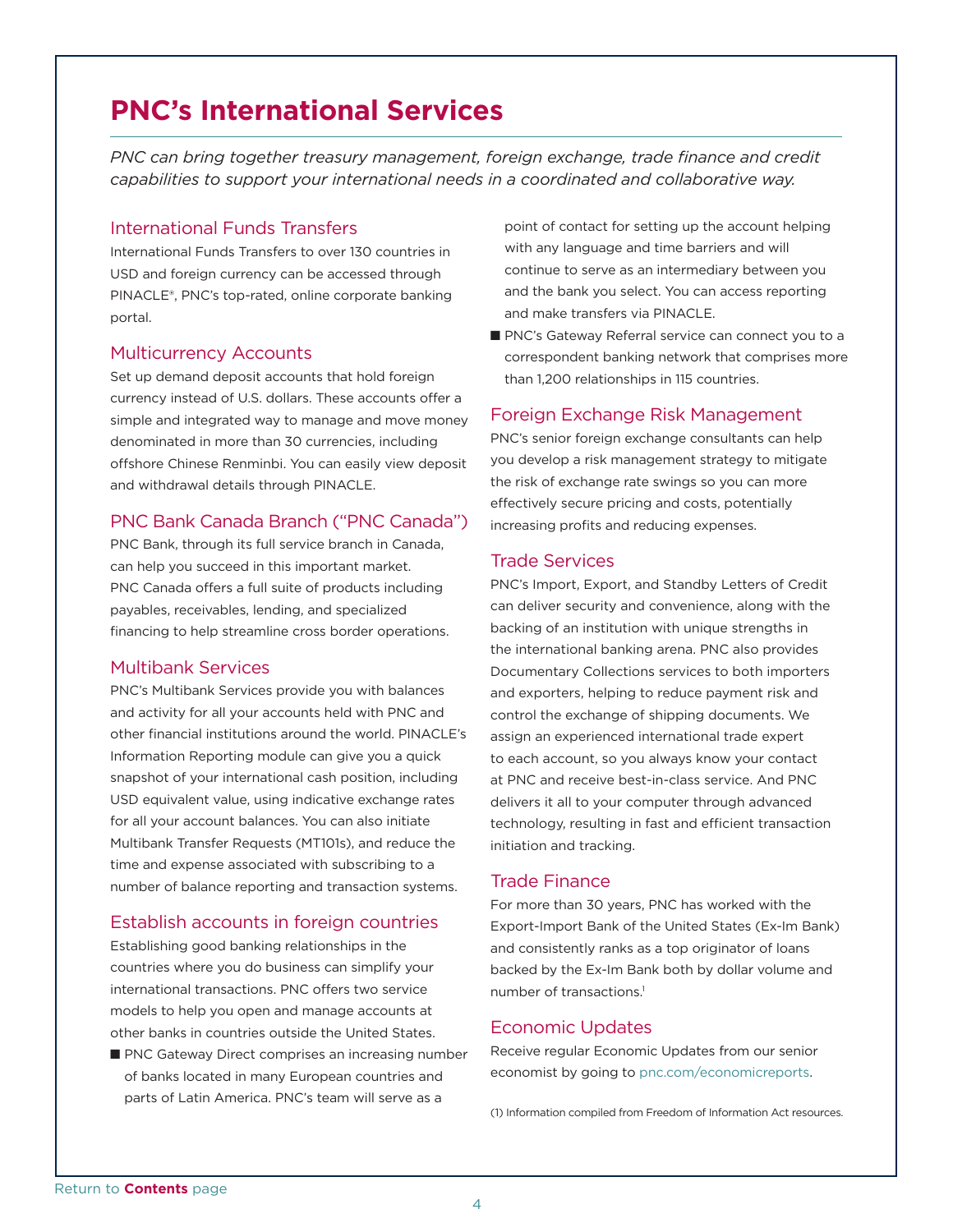PNC and PINACLE are registered marks of The PNC Financial Services Group, Inc. ("PNC").

Bank deposit and treasury management products and services are provided by PNC Bank, National Association, a wholly-owned subsidiary of PNC and **Member FDIC**. Lending products and services, as well as certain other banking products and services, may require credit approval.

In Canada, bank deposit, treasury management, equipment financing, leasing and lending products and services are provided by PNC Bank Canada Branch. PNC Bank Canada Branch is the Canadian branch of PNC Bank, National Association. Deposits with PNC Bank Canada Branch are **not** insured by the Canada Deposit Insurance Corporation.

Foreign exchange and derivative products are obligations of PNC Bank, National Association. Foreign exchange and derivative products are **not** bank deposits and are **not FDIC insured**, nor are they insured or guaranteed by PNC or any of its subsidiaries or affiliates.

*This AFP Country Report is being provided for general information purposes only and is not intended as specific legal, tax or investment advice or a recommendation to engage in any other transactions and does not purport to comprehensive. Under no circumstances should any information contained herein be used or considered as an offer or a solicitation of an offer to participate in any particular transaction or strategy. Any reliance upon this information is solely and exclusively your own risk.*

©2019 The PNC Financial Services Group, Inc. All rights reserved.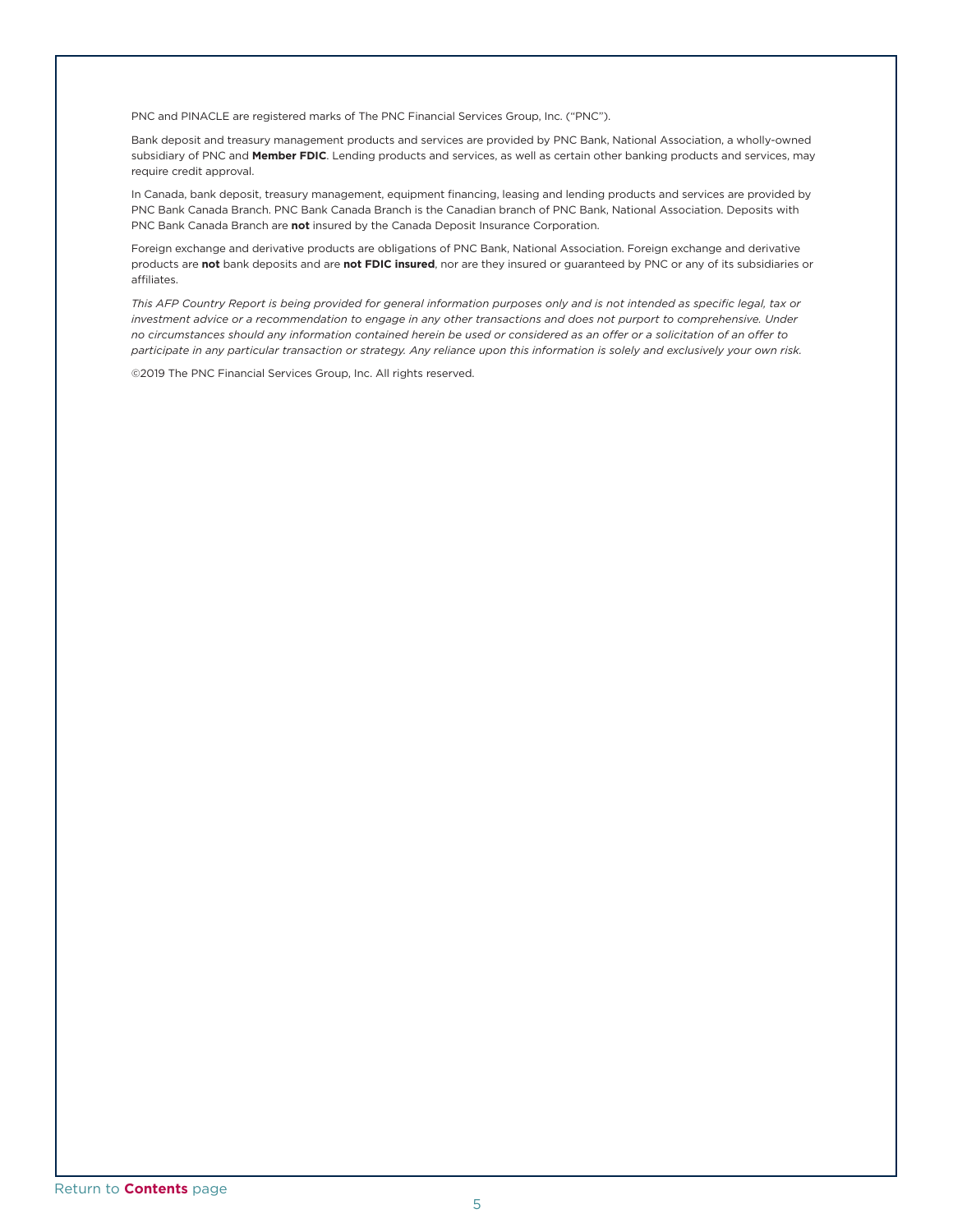# **Contents**

| Tax Treaties / Tax Information Exchange Agreements (TIEAs)  18 |  |
|----------------------------------------------------------------|--|
|                                                                |  |
|                                                                |  |
|                                                                |  |
|                                                                |  |
|                                                                |  |
|                                                                |  |
|                                                                |  |
|                                                                |  |
|                                                                |  |
|                                                                |  |
|                                                                |  |
|                                                                |  |

**BRAZIL**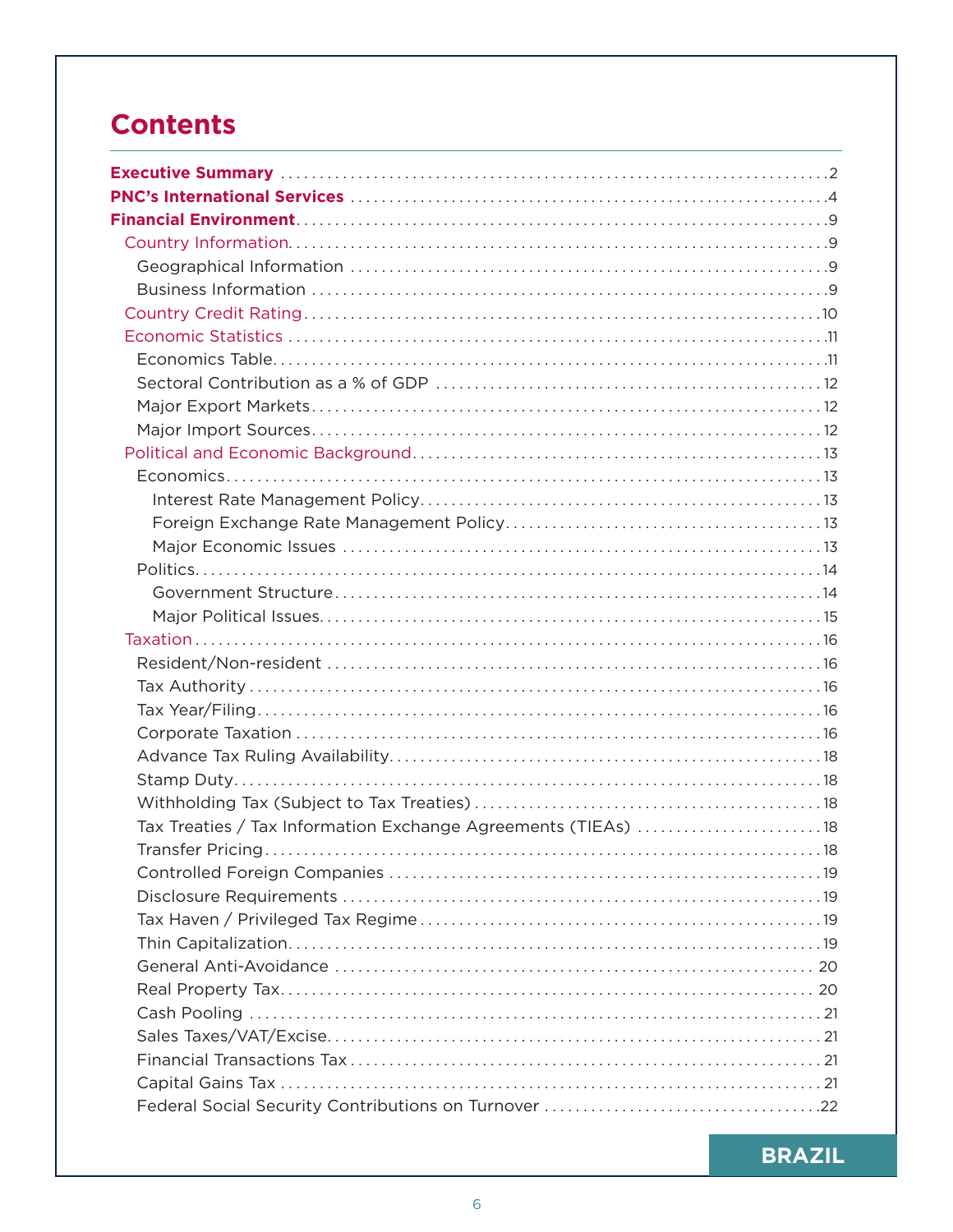| Anti-money Laundering and Counter-terrorist Financing 26 |  |
|----------------------------------------------------------|--|
|                                                          |  |
|                                                          |  |
|                                                          |  |
|                                                          |  |
|                                                          |  |
|                                                          |  |
|                                                          |  |
|                                                          |  |
|                                                          |  |
|                                                          |  |
|                                                          |  |
|                                                          |  |
|                                                          |  |
|                                                          |  |
|                                                          |  |
|                                                          |  |
|                                                          |  |
|                                                          |  |
|                                                          |  |
|                                                          |  |
|                                                          |  |
|                                                          |  |
|                                                          |  |
|                                                          |  |
|                                                          |  |
|                                                          |  |
|                                                          |  |
|                                                          |  |
| Intercompany Borrowing, including Lagging Payments  39   |  |
|                                                          |  |
|                                                          |  |
|                                                          |  |
|                                                          |  |